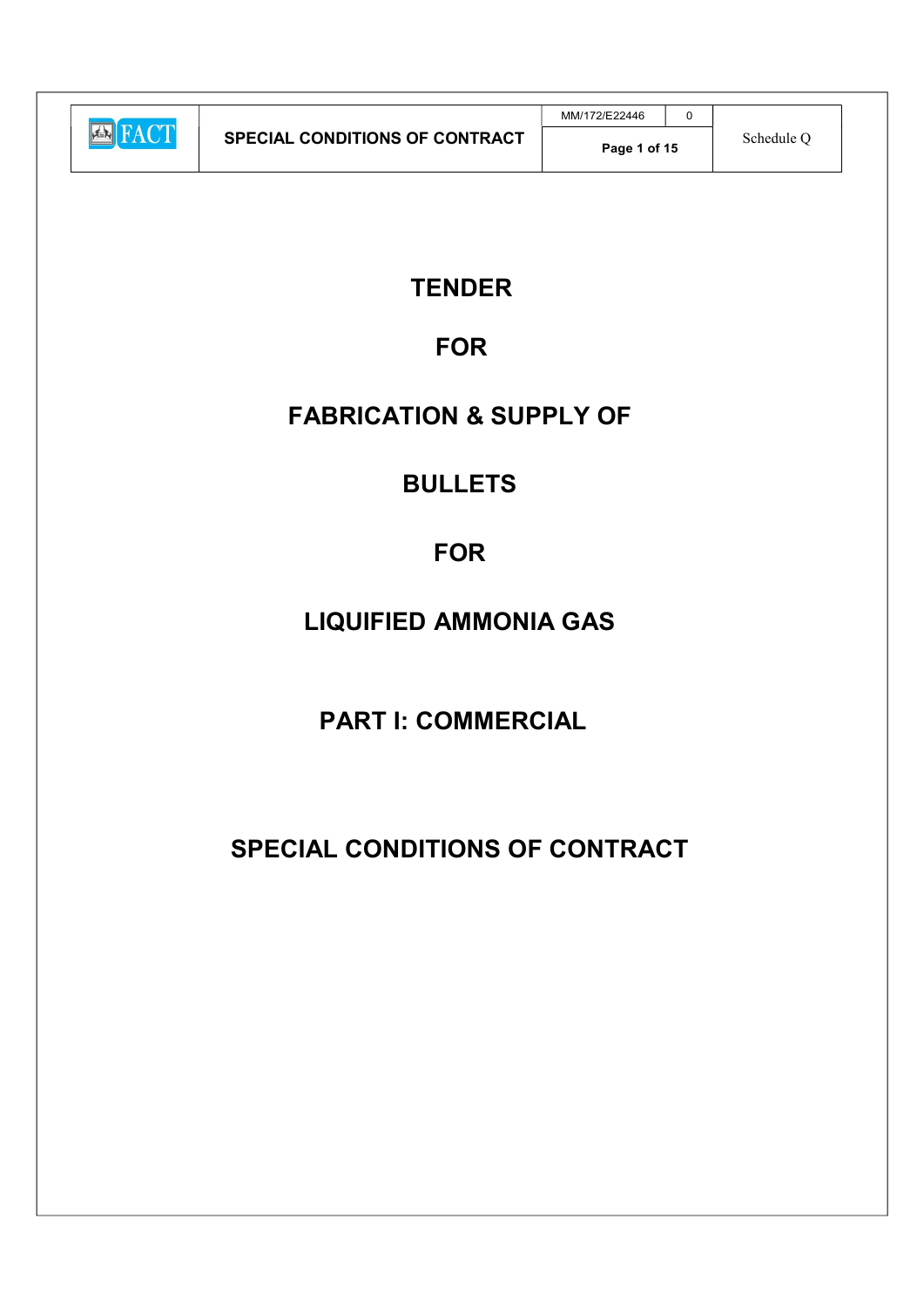### CONTENT

| SL.NO. | <b>DESCRIPTION</b>                                     |
|--------|--------------------------------------------------------|
| 1.0    | <b>GENERAL</b>                                         |
| 2.0    | <b>DEFINITIONS</b>                                     |
| 3.0    | <b>BULLET SPECIFICATION DETAILS</b>                    |
| 4.0    | <b>CONTRACTOR'S OBLIGATIONS</b>                        |
| 5.0    | <b>INSPECTION &amp; TESTING</b>                        |
| 6.0    | ASSISTANCE IN OBTAINING CLASS APPROVALS                |
| 7.0    | <b>LIST OF MAKERS</b>                                  |
| 8.0    | <b>DOCUMENTATION</b>                                   |
| 9.0    | <b>TIME OF COMPLETION</b>                              |
| 10.0   | <b>SECURITY DEPOSIT</b>                                |
| $11.0$ | <b>GOVERNMENT CLEARANCES, PERMITS AND CERTIFICATES</b> |
| 12.0   | <b>CHANGES IN WORK/CHANGE ORDER</b>                    |
| 13.0   | <b>MODE OF CONTRACTING</b>                             |
| 14.0   | <b>TERMS OF PAYMENT</b>                                |
| 15.0   | <b>MOBILISATION ADVANCE</b>                            |
| 16.0   | <b>BILLING SCHEDULE</b>                                |
| 17.0   | <b>LIABILITY FOR DEFECTS</b>                           |
| 18.0   | PRICE REDUCTION FOR DELAY                              |
| 19.0   | <b>GOVERNMENT OF INDIA NOT LIABLE</b>                  |
| 20.0   | SETTLEMENT OF DISPUTES AND ARBITRATION                 |
| 21.0   | <b>CONCESSIONAL RATE OF CUSTOMS DUTY</b>               |
| 22.0   | <b>RISK COVERAGE</b>                                   |
| 23.0   | <b>MSE UNITS</b>                                       |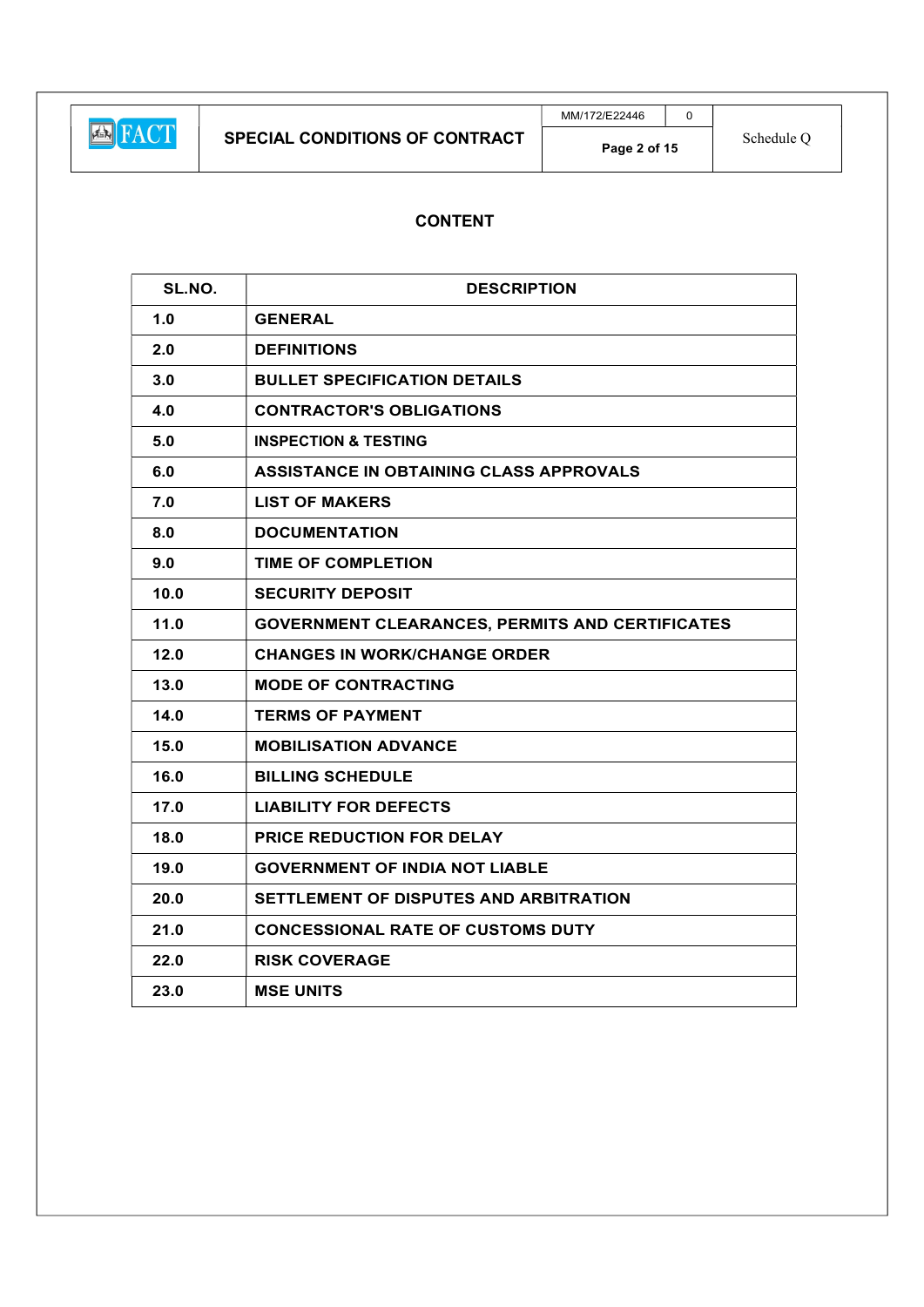EXT

#### 1.0 GENERAL

- 1.1 The SPECIAL CONDITIONS OF CONTRACT shall be read in conjunction with the GENERAL CONDITIONS OF CONTRACT, SPECIFICATIONS OF WORK, DRAWINGS and any other document forming part of this CONTRACT wherever the context so requires.
- 1.2 Where any portion of the GENERAL CONDITIONS OF CONTRACT is repugnant to or at variance with any other provisions of the SPECIAL CONDITIONS OF CONTRACT, then unless a different intension appears, the SPECIAL CONDITIONS OFCONTRACT shall be deemed to over-ride the provisions of GENERAL CONDITIONS OF CONTRACT and shall prevail to the extent of such repugnancy or variations.
- 1.3 **In case of an irreconcilable contradiction in the Commercial Terms and Conditions/** Technical Requirements or technical specifications between Applicable Codes & Standards, GENERAL CONDITIONS OF CONTRACT, SPECIAL CONDITIONS OF CONTRACT,andorAgreedDeviationstotheextentthatthetwoprovisionscannotco- exist or be read together to satisfy both or all, the following order of precedence shall prevail:
	- 1) ContractAgreement
	- 2) Agreed Deviations
	- 3) Applicable Codes &Standards
	- 4) Special Conditions ofContract
	- 5) General Conditions ofContract
	- 6) TechnicalDocuments
- 1.4 **The Fertilisers and Chemicals Travancore Limited (FACT)** hereinafter also referred to as "OWNER" is a Government of India Public Sector undertakinginvolved in the manufacture and marketing ofnitrogenous, phosphaticand potassic fertilizers as well as a variety of industrialchemical products. The company has presently two manufacturing units, one at FACT-CD, Ambalameduand the other at FACT-UC, Udyogamandal. In addition to the two manufacturing units, FACT has a Petro chemical unit for production of Caprolactum at FACT Udyogamandal, the consultancy unit FACT Engineering and Design Organization- FEDO at Udyogamandaland the fabrication division FACT Engineering Works-FEWatPalluruthy&theMarketingDivision,alllocatedinthestateofKerala.
- 1.5 **FACT** intends to have one number of New barge by Fabrication & supply of 1 no. self-propelled barge (excluding fabrication ofbullets) for transportation of Liquefied ammonia gas (LAG). In the barge the subject tendered bullets are to be installed for carrying the LiquifiedAmmoniaGas.
- 1.6 **FACT** has assigned the Project Management Consultancy (PMC) works to its own Engineering Division – The FACT Engineering and DesignOrganisation (herein after referred to as FEDO). FACT Engineering Works(FEW), the Fabrication Division ofFACTshallbeManagingthecontractforFACTaftertheawardofWork.
- 1.7 The Scope of work includes Fabrication of 4 nos. of ammonia bullets. All the works covered in this tender shall be carried out asper specifications, applicable drawings, codes and standards given in the tender. 21 nos. 32 thkplates of size 2.5mx12m conforming to SA 537 CL.1 shall be issued free of cost by FACT EngineeringWorks(FEW).
- 1.8 Time is the essence of theCONTRACT.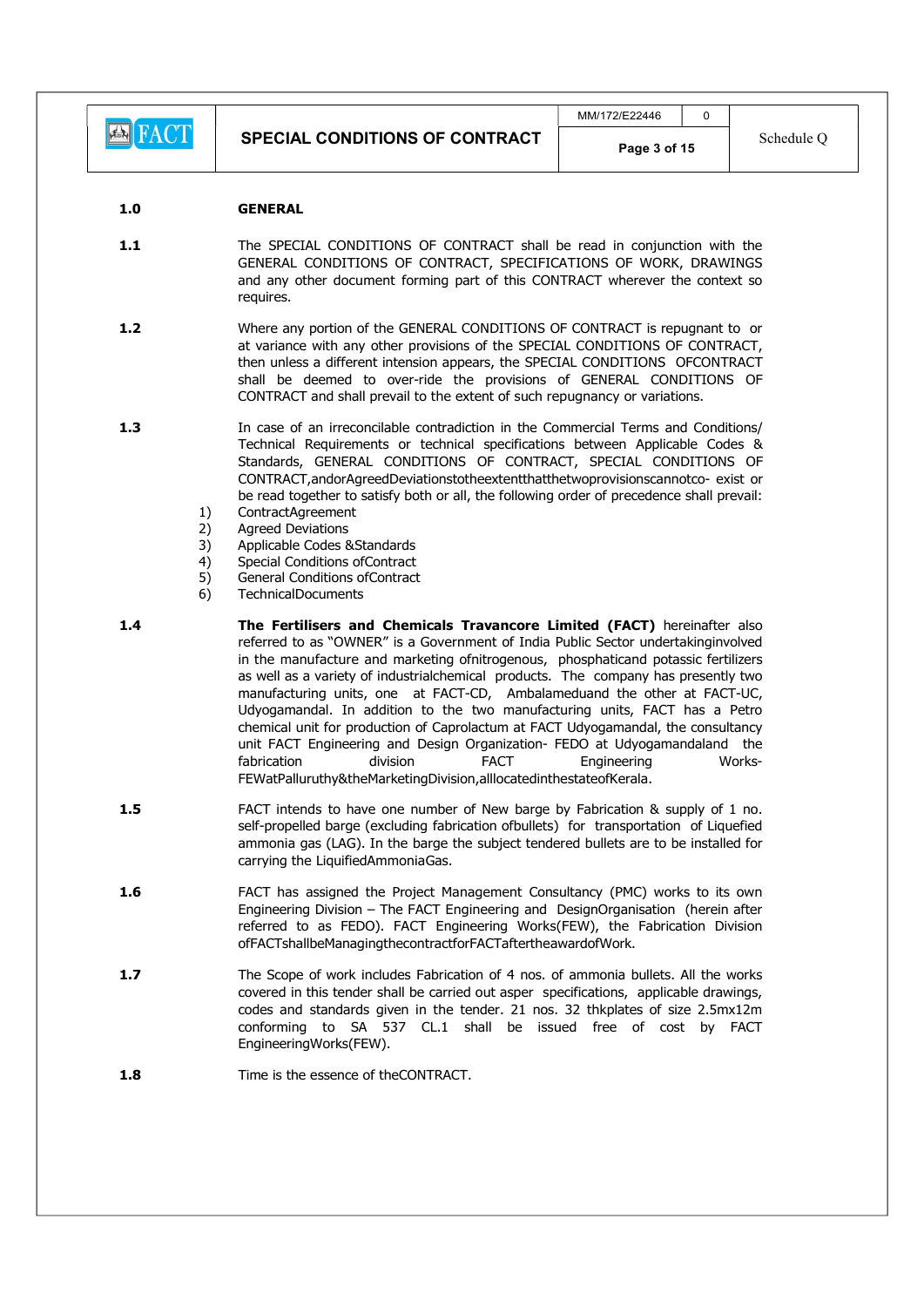#### 2.0 DEFINITIONS

The following definitions are applicable to this TPS

- 2.1 The term "Owner" shall mean the owner of the barge, i.e. FACT(Cochin Division).
- 2.2 The term "Builder" shall mean the agency entrusted by the Owner with the responsibility of barge-bullet manufacture, i.e. FEW. The term Builder and FEW has been used interchangeably throughout thisspecification.
- **2.3** The term "Contractor" shall mean the person(s)/firm, or company with whom the contract has been enteredinto.
- 2.4 The term "Maker" shall mean the person(s)/firm, or company from whom bought-out items such as Pipes, Valves, Main Engine, Gear Box, MV Switch board, etc are procured by theContractor.
- **2.5** The term "Bidder" shall mean the person(s)/firm, or company who offer(s) a bid/tender/quotation duly signed in response to invitation to thistender.
- 2.6 FACTEngineeringandDesignOrganisation(FEDO),thetechnicalconsultantappointed by the Owner. FACT Engineering Works(FEW), the Fabrication Division of FACT shall be Managing the contract for FACT after the award ofWork.
- 2.7 DepartmentofShipTechnology.CUSAT,thetechnicalconsultantappointedbyFACT/ FFW.
- 2.8 Certification Agency is the Statutory/Classification Society responsible for the inspectionandcertificationoftheAmmoniabargeincludingbullets(anIACSapproved society, e.g. IRS). The Contractor shall arrange for all stage-wise inspections and testing as required by the Classification Society rules. Selection of agency for stagewise/final inspection/approval during fabrication by Classification Society and their Fees payment shall be borne byFEW.

#### 3.0 BULLETS SPECIFICATION & OTHERDETAILS

- a) Fabricationof4nos.AmmoniaBulletsshallbeasperDrawing.1715522
- b) Work location: The fabrication of the entire bullets along with its hydrotesting shall be conducted at contractor's works. The fabrication shop of the contractor shall be accessibleforthetransportationofbulletsofdimensionsasgiveninthedrawing.
- c) WPS and WPQ: Preparation of Welding Procedure Specification (WPS), conducting tests for Welding Procedure Qualification & Welder's Performance qualification and getting approval from FEW Inspection department/TPIA. Also the contractor shall prepare a QAP for fabrication activities submit to FEW inspection department for approval prior to the commencement of work. Fabrication work can be started only after getting approval of WPS,WPQ&QAP from FEW inspectiondepartment.
- d) Materials: All materials except for 21 Nos 32thk. Plates of size 2.5 m x 12m as per the drawing No.1715522 shall be in the scope of the contractor. The 32thk. plates conformingto SA 537 CL. 1 shall be directly supplied to the contractor. The contractor shall arrange to store and preserve the free supplyplates.

All materials shall be impact tested at a temperature of -40oC to -55oC as applicable.

The materials are to be inspected and approved by FACT appointed TPIA who shall be a member of IACS, eg. Lloyds, BV, IRS, which will be finalized and informed to you at the time oforder.

e) Inspection:ThebulletsshallbefabricatedundertheinspectionofThirdPartynominated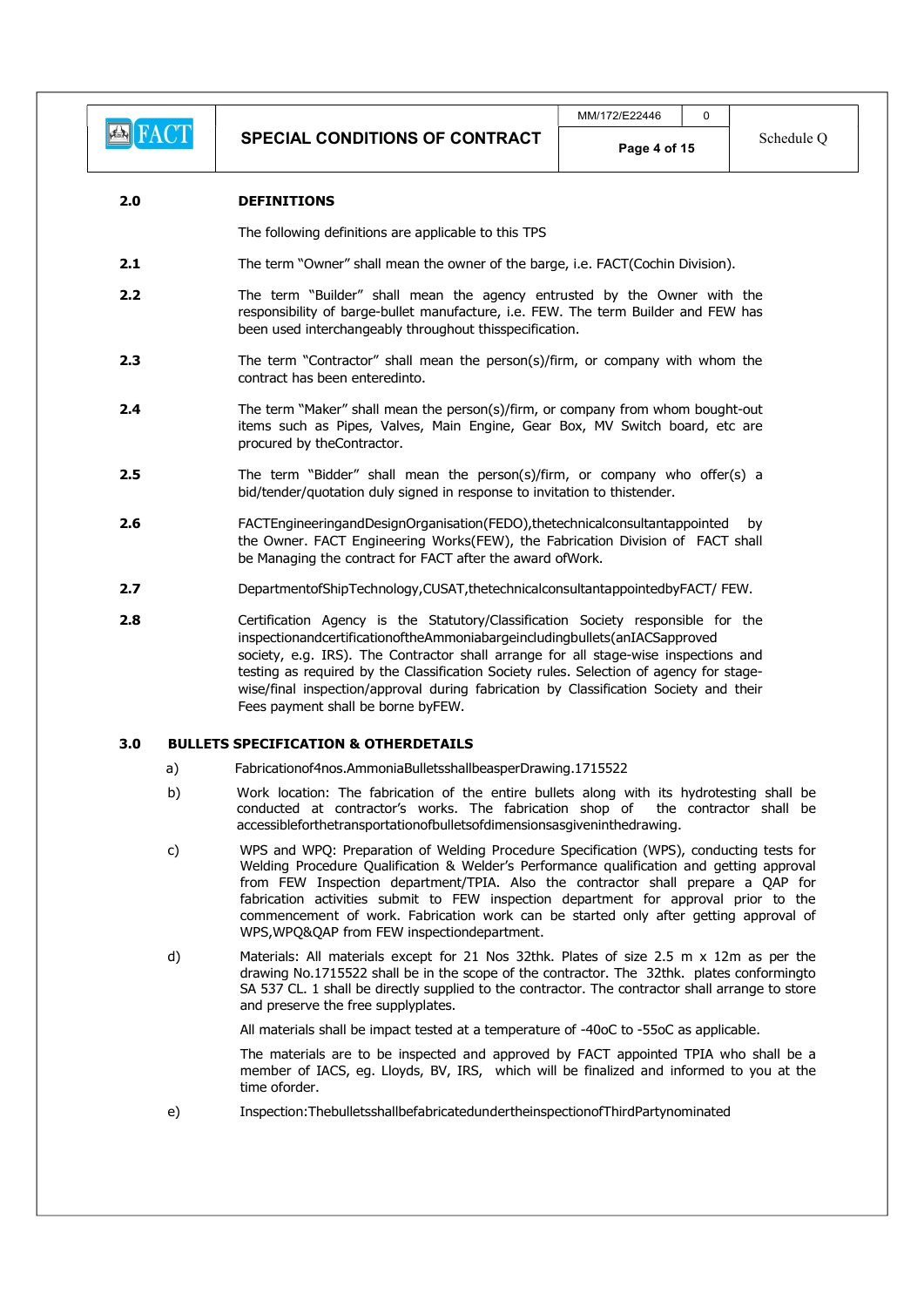

by FACT. The TPI(Third Party Inspection) charges shall be borne by FACT. However the contractor must arrange and assist in all the stages of inspection. The scope of TPI shallbe as givenbelow.

- 1. Review ofQAP
- 2. Approval of WPS andWPQ
- 3. Witnessing of welder qualification test (WQT) and Approval of welder performancequalification(WPQ)
- 4. Raw material identification (Identification of plates, structural, piping, consumablesetc.)
- 5. Pre-despatch inspection (PDI) of all plates, bought out items including flanges, fittings, dished endetc.
- 6. Survey/Inspection and certification during all stages of fabrication of bullets includingwitnessing/reviewofDPT,RT,UT,SRetc.
- 7. Witnessing of hydro testing ofbullets.
- 8. Inspection of surface preparation and painting of bullets andpiping.
- 9. Final inspection for dimensionalconformance.
- 10. Issuing product releasenote.

In additional to the inspection by TPIA, FEW shall conduct regular inspection at contractor's works and evaluate the progress of work.

- f) Stressrelieving:Theentirebulletsafterfabricationshallbestressrelievedaspercode.
- g) Hydrotest: The bullets shall be subjected to hydro test to a pressure as per drawing

No.1715522.Allotherarrangementsrequiredforhydrotestshallbeinthescopeofcontractor.

- h) Painting: One coat of Two-pack polyurethane holding primer (30 microns) to be applied on external surface, after grit/slag blasting to SA 21/2.
- i) Insulation : Application of the PUF type insulation on bullets is not under the scope of contractor.
- j) Level Gauge&Eduction Pipes: Supports for fixing the guides of the level gauge&Eduction pipes inside the bullets shall be under the scope of contractor. Details of the supports and location of the supports of level gauge&Eduction pipes shall be provided to contractor along with final approved drawing.

#### 4.0 CONTRACTOR'SOBLIGATIONS

#### 4.1.0 GeneralResponsibility

4.1.1 The CONTRACTOR acknowledges thatCONTRACTOR'S obligation hereunder, notwithstanding anything to the contrary contained herein, is to provide OWNER with fully FABRICATED BULLET TANKS, complete in all respects under and in accordance with the provision of CONTRACT, within the stipulated time and for the purpose designated herein by OWNER, and to do, furnish and provide everything necessary in connection therewith. Timeis the essence of the contract. Time and Cost overrun in respect of the work shall not be entertained.

Without prejudice to the foregoing and except as otherwise expressly set forth in the CONTRACT as within the scope of OWNER's obligations under the CONTRACT, the CONTRACTOR shall perform or cause to be performed all WORK and services required in connection with fabrication of the Ammonia bullets, Procurement of materials other than free supply by FEW, Testing, Painting of bullets, Transportation of bulletsand other works &services up to the FINAL ACCEPTANCE by the OWNER/FEDO and in connection therewith provide all materials, equipment,machinery, tools, labour, transportation, administration and otherservices and items

requiredtocompletetheAMMONIABULLETSinallrespectsuptotheFINALACCEPTANCE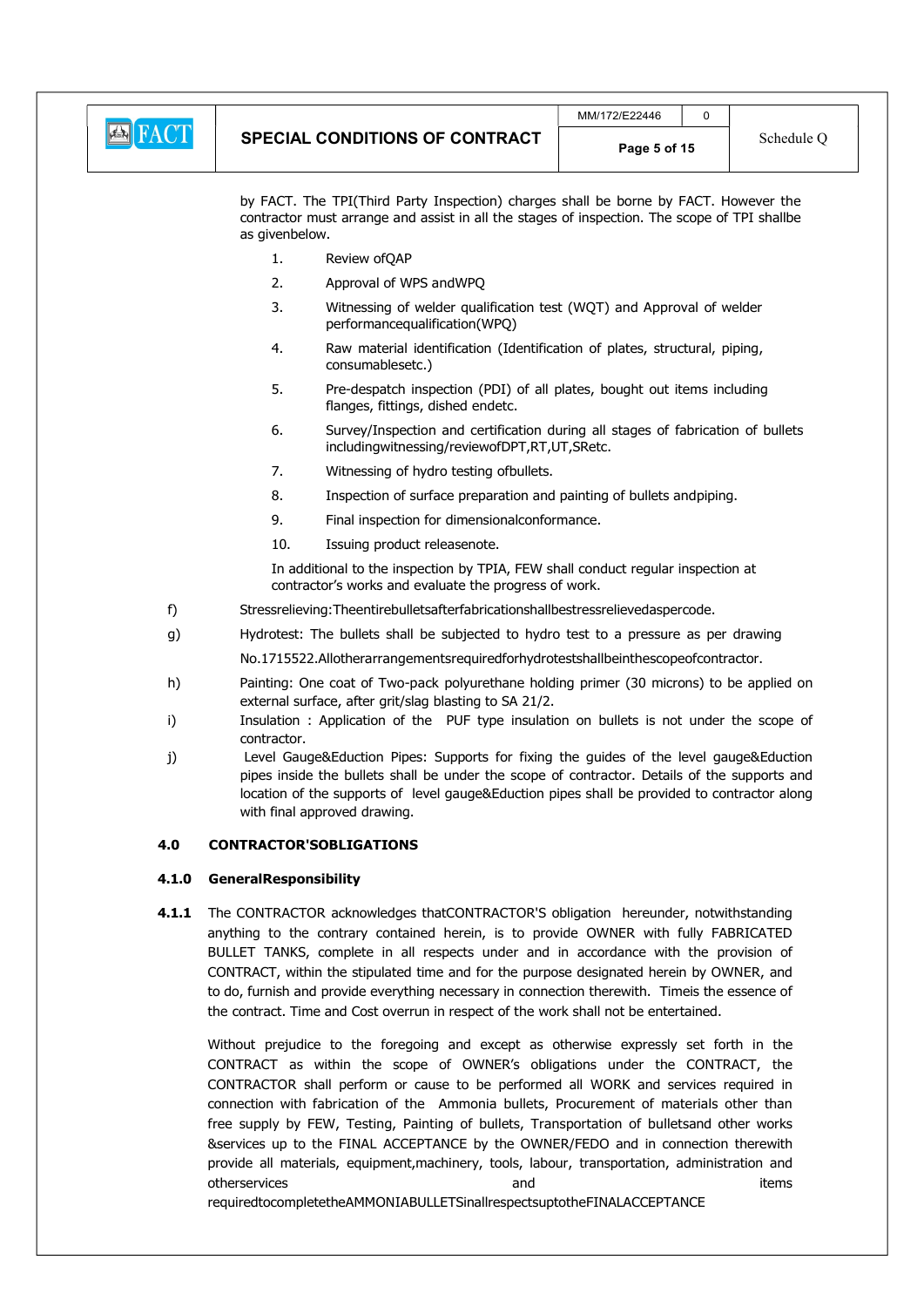

and having the performance as guaranteed under the CONTRACT by the CONTRACTOR on a total, fixed price basis in accordance with this CONTRACT. The WORK shall, withoutprejudice to the generality of the foregoing or those enumerated in Clause 4.2.0 include but not be limited to thefollowing:

- (a) All fabrication activities, procurement of materials other than free supply by FEW, testing, painting & transportation of bullets including necessary investigation &documentation;
- (b) Provision of all equipment, systems, materials, processes, CONTRACTOR's EQUIPMENT, temporary works and all other items, whether of a temporary or permanent nature including those required for the fabrication, procurement of materials other than free supply by FEW testing, painting, transportation of bullets and remedying of DEFECTS during DEFECTS LIABILITY PERIOD
	- and
- (c) Rectification of defects during DEFECTS LIABILITYPERIOD.
- 4.1.2 CONTRACTOR shall provide services, in accordance with good engineering practice. CONTRACTOR shall provide services of engineers, designers, draftsmen, buyers, inspectors, expediters and other persons required for the performance ofWORK pursuant to CONTRACT.
- 4.1.3 In the event that there is any item of EQUIPMENT or WORK of the type provided for in CONTRACT, which is not specifically mentioned in the specifications or drawings set out in FINAL PROPOSAL/WORK ORDER, but which is necessary (even though not mentioned in CONTRACT) for normal, safe and continuous operation,based on mutual agreement between OWNER and CONTRACTOR, CONTRACTOR shall include such item of EQUIPMENT in the design and perform such items of WORK, for such EQUIPMENT or WORK free of cost to OWNER as if the same had been originally included in its Scopeof Work/FINAL PROPOSAL.
- 4.1.4 Subject to prior consent of OWNER, CONTRACTOR may make use of the services of SUB-CONTRACTOR/ VENDOR (previously approved in writing by the OWNER) in accordance with the provisions in CONTRACT provided, however, the CONTRACTOR shall remain responsible and liable for the work done by suchSUB-CONTRACTOR/Vendor.
- 4.1.5 The CONTRACTOR shall be responsible for obtaining necessary approvals which are to be issued in the OWNER's name from the various statutoryauthorities.
- 4.1.6 The CONTRACTOR shall provide full technical assistance including follow-up to OWNER for obtaining the necessary approvals to be issued in the name of OWNER from the various statutoryauthorities.
- 4.1.7 The CONTRACTOR shall furnish Security Deposit / Contract Performance Bond as per the enclosedformatinlinewiththeprovisionsofGENERALCONDITIONSOFTHECONTRACT.
- 4.1.8 The enumeration in subsequent Clauses of SPECIAL CONDITIONS OF CONTRACT, inGENERAL CONDITIONS OF CONTRACT and other documents of CONTRACT shall not in any manner limit the general scope of obligations and responsibilities of designing, engineering, procurement, supply, construction, commissioning and proving the performance guarantees of AMMONIA BULLETSwithin the scope ofCONTRACT.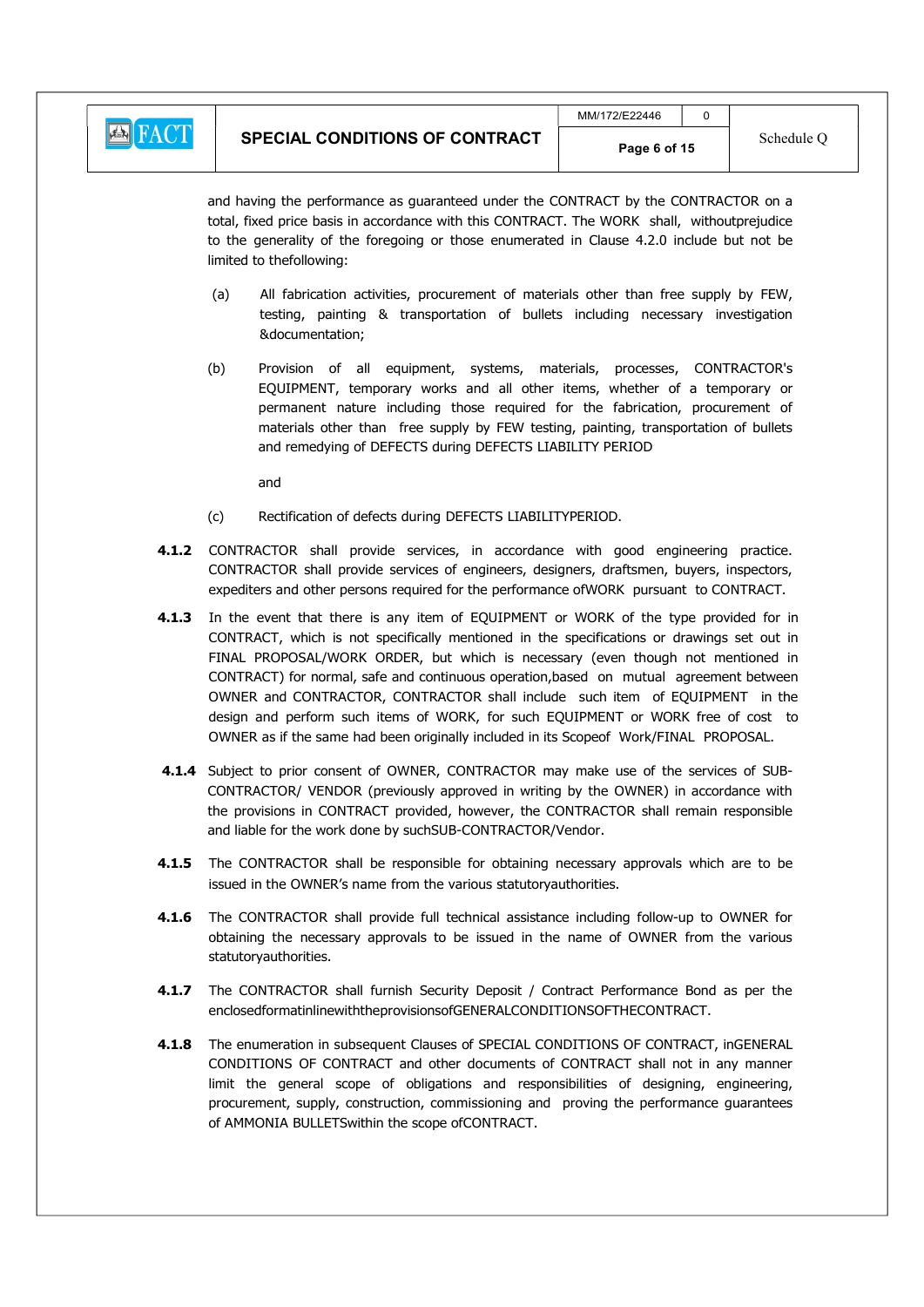

#### 4.2.0 CONTRACTOR's Scope ofWork

4.2.1 ContractorshallprovideandberesponsibleforthetasksspecifiedinthisClauseunderthe

Following heads and conforming to PART II-TECHNICAL of theTender.

- 4.2.2 The Scope of work includes Fabrication of 4 nos. Bullets having a combined capacity of 350 MT under classification of IACS Society for the transportation of LAG (Liquefied Ammonia Gas) as per the tender documentsattached.
- 4.2.3 Except for the free supply of 21 nos. 32 thkplates of size 2.5m x 12m(for bullet shells, pad plate (32 thk), base plate, lifting lug & lifting lug pad (32 thk) ) ,conforming to SA 537 CL.1, all other materials including procurement of plates and other material for the fabrication and supply of 4 nos. Bullets having a combined capacity of 350 MT under classificationare under the contractor'sscope.
- 4.2.4 The entire work of construction shall be carried out atcontractor's facility/yard.
- 4.2.5 All the works covered in this tender shall be carried out as per specifications, applicable drawings, codes and standards given in the tender and as per the QAP for supply of materials and site work.The scope of work covered by this tender shall be in general as below, without being limited to the same.
- 4.2.6 Fabrication at the contractor'sworks.
- 4.2.7 Arrangingallstage-wise&finalinspection&testingbyClassificationSociety/StatutoryBodies.
- 4.2.8 Loading& transportation of the fabricated bullets shall be under the scope of contractor. After completion of fabrication and getting clearance from FEW, bullets shall be transported to M/s A.C Roy & Co., 16 Strand Road, Kolkata.
- **4.2.9** Conducting of all mandatory tests to the satisfaction of the | ClassificationSociety,StatutoryBodiesandsubmissionofallnecessarydocumentationasrequiredbythe Owner, Classification Society and StatutoryBodies.
- 4.2.10 Any other activity not specifically mentioned above but necessary for the successful completion of the project. Bidders shall list out any such activities envisaged in theiroffer.
- 4.2.11 Note: Inspection of the bullets shall be entrusted to the same agency responsible for the inspection and certificationofthebarge(anIACSapprovedsociety,e.g.IRS)toensuresmoothcoordination.

#### 4.3.0 BULLETFABRICATION

4.3.1 The fabrication of the vessel shall be as per General Arrangement Drg No. 1715522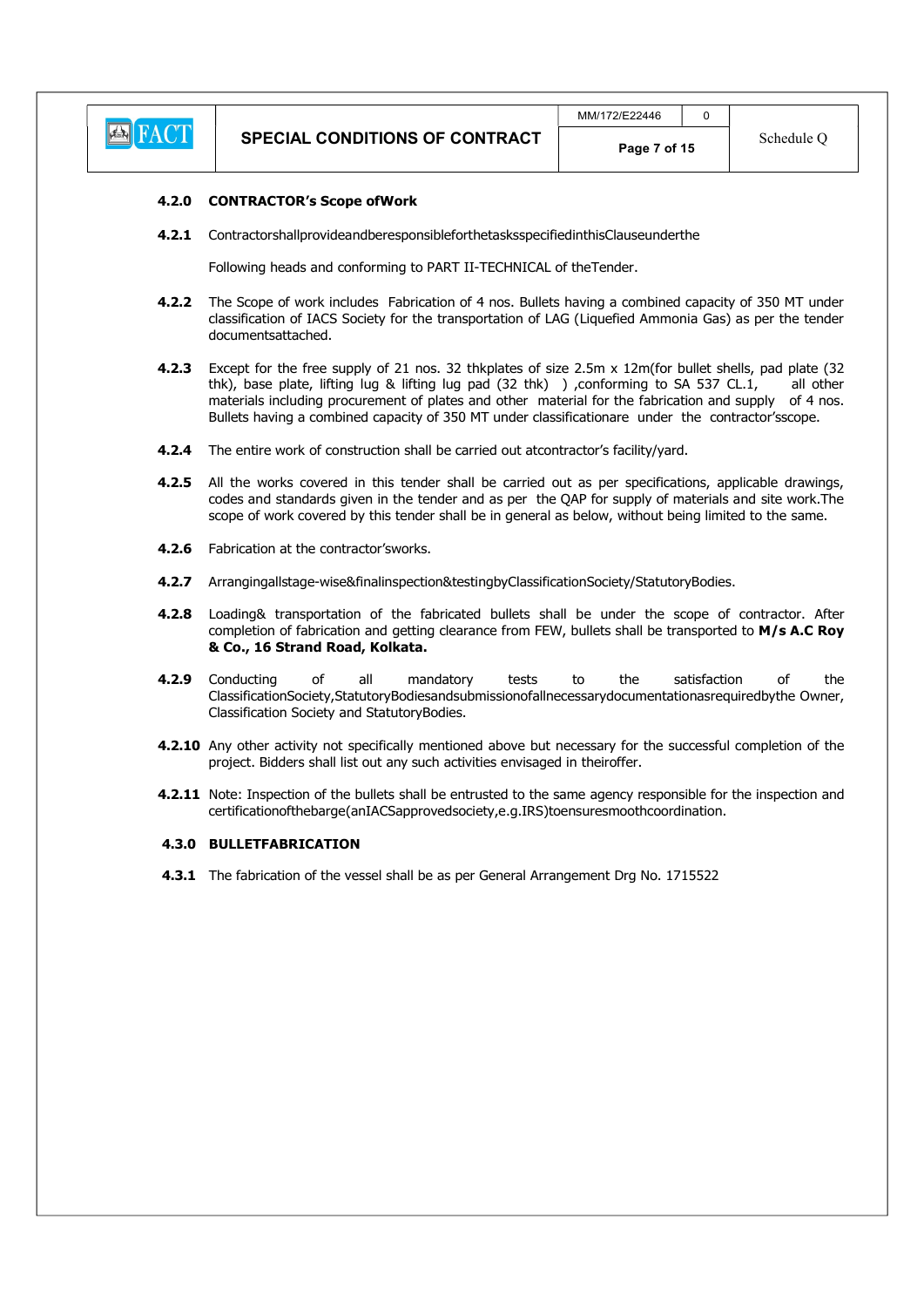

#### 4.4.0 PROCUREMENT

- 4.4.1 Procurement of all materials, except for 21 nos. of 32 thk plates of size 2.5m x 12m, required for successful fabrication shall be in the Contractor'sscope.
- 4.4.2 The Contractor shall arrange for all stage-wise & final inspections and testing of all materials and items, asrequiredbytheClassificationSocietyrules.Feesforstage-wise/finalinspection/approvalofbought- out items by Classification Society shall be borne byFEW.

#### 4.5.0 BULLETCONSTRUCTION

- 4.5.1 ConstructionshallbecarriedoutbytheContractorattheContractor'sworks.Thecontractorshalldeploy required manpower (skilled, semi-skilled, unskilled, supervisory,etc).
- 4.5.2 The Contractor shall arrange for all stage-wise inspections and testing as required by the Classification Society rules. Fees for stage-wise/final inspection/approval during fabrication by Classification Society shall be borne byFEW.

#### 4.6.0 FREE SUPPLYMATERIALS

- 4.6.1 21 Nos 32thk. plates of size 2.5 m x 12m conforming to SA 537 CL. 1 required for fabrication of shell,pad plate(32 thk), base plate, lifting lug & lifting lug pad(32 thk)shall be directly supplied to the contractor. Unloading of free supply plates at contractors site shall be in the scope ofcontractor. All other materials required for fabrication of dished ends, saddle supports,nozzles, flanges,pipingcleats/brackets etc.. as per drawing No. 1715522 shall be under the scope of contractor.
- **4.6.2** Balance quantities of all materials issued by FEW to the contractor including all cut pieces of steel materials which are not classified as wastage should be returned by the contractor to the company's stores/scrapyardandreceiptbeobtained.Inthecaseofsteelmaterialsthetotalquantityofcutpieces including wastage shall not exceed 5% of the total quantity used in the work. In the quantity of 5% permitted as wastage and cut pieces, the wastage due to invisible losses during cutting andfabrication shallnotexceed2%ofthequantityusedintheworkandsuchwastageneednotbeaccounted.Balance 3 % cut pieces shall include plates of sizes below 2 m2. If total quantity of wastages and cut pieces exceeds 3%, recovery will be made from the contractor. Plates of size above 2 m2 are to be returned to the company's stores/scrap yard. Further if any quantity of steel materials issued to the contractor remains unaccounted at the close of the transactions except as provided above, recovery will be made from the contractor for such unaccounted materials at penal recoveryrate.
- 4.6.3 Unloading the free supply material shall be in the scope of contractor. Transportation of the balance plates to FEW/FACT shall be in the scope ofcontractor.
- 4.6.4 The contractor shall arrange to store and preserve the free supplymaterials.
- 4.6.5 The contractor shall submit a Bank Guarantee (BG) equivalent to the monetary value(approximately 2 Crores) ofthematerialsuppliedbyFEW.TheactualamountofBGwill beinformedtothecontractorat thetimeofplacingworkorderandtheBGshouldbesubmittedpriortoreceivingthefreesupplybythe contractor.
- 4.6.6 ThisGuaranteeshouldbeissuedbyaNationalisedBank/ScheduledBank.FEWreserveitsrightstoreject theBankGuaranteeifthesameisnotinthespecifiedformat.TheBankGuaranteeshallbevalidtillthe date of completion of allworks and handing over of bullets to FEW/FACT.
- 4.6.7 TheformatforBankGuaranteeshallbeissuedbyFEWatthetimeofplacementoforder.
- 4.7.0 Tentative details of the bullets are as follows:-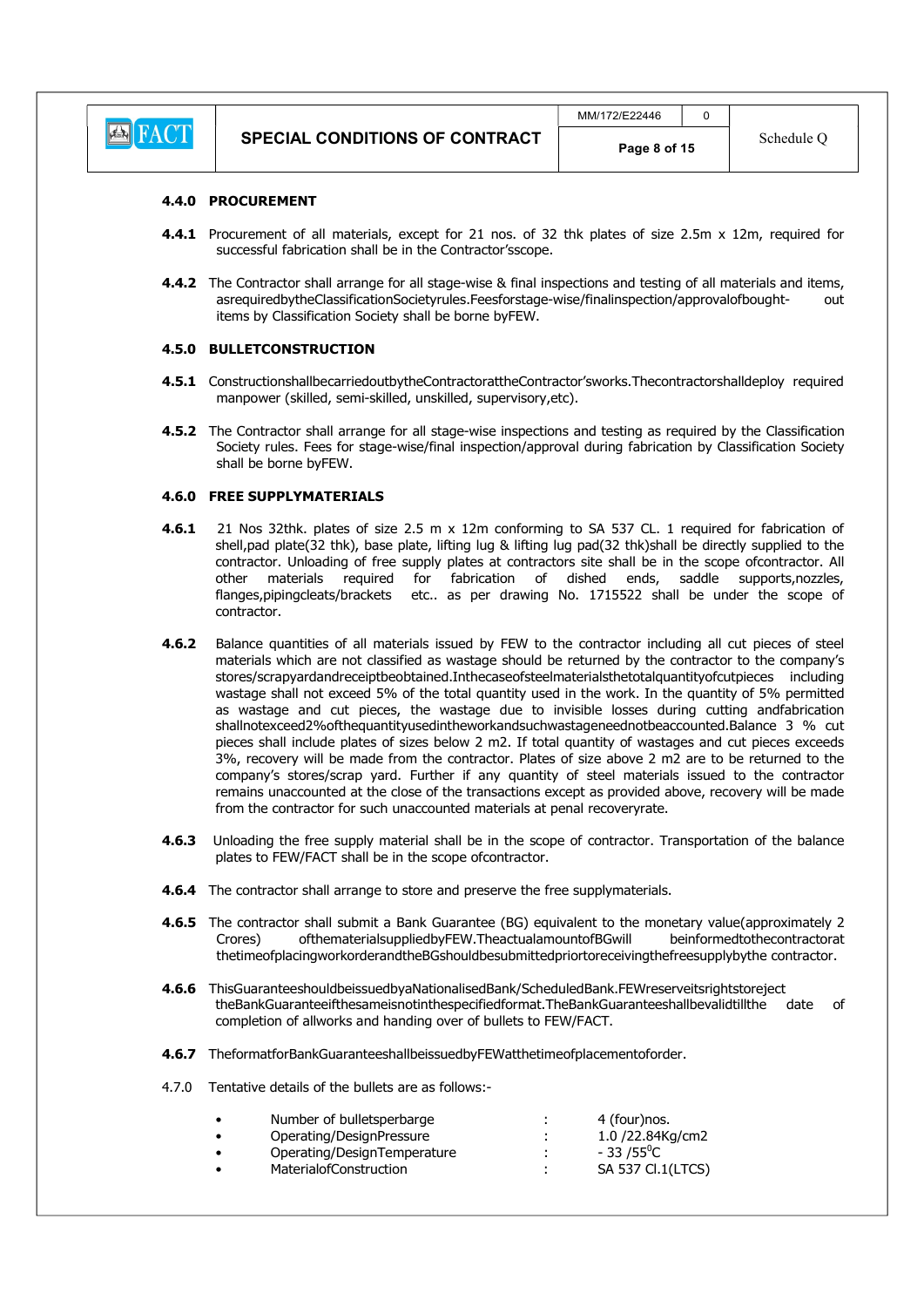|                                            | <b>SPECIAL CONDITIONS OF CONTRACT</b> | MM/172/E22446<br>$\sim$ |  | Schedule Q |
|--------------------------------------------|---------------------------------------|-------------------------|--|------------|
| $\Gamma\Lambda$ $C\Gamma$<br>$\sqrt{2\pi}$ |                                       | Page 9 of 15            |  |            |

- Inside diameter of thebarebullet : 3444 mm
- Overall length of thebarebullet : 16000 mm
- 
- 
- Weightofemptybullet(without insulation): 46250 kgs.(approx)( For 1 No.) :  $184650$  kgs.(approx) (For  $1$  No.)

#### 5.0.0 INSPECTION & TESTING

- 5.1.0 TheContractorshallcarry-outallinspectionandtestingasrequiredbytheClassificationSocietyrules.
- 5.2.0 For items / activities not under the purview of the Classification Society, inspection and tests as per good engineering practice shall be carried-out to the complete satisfaction of the Builder/Owner.
- 5.3.0 TheoverallworkmanshipofthebulletsshallbesubjecttotheinspectionandapprovalofBuilder/Owner.

#### 6.0.0 ASSISTANCE IN OBTAINING CLASS APPROVALS

- 6.1.0 The Contractor shall provide all necessary assistance in obtaining Class Certification. Fees for all Statutory approvals shall be borne by the Builder(FEW).
- 6.2.0 FEDO/Builder shall provide the necessary technical assistance for the approval ofBullets.

#### 7.0.0 LIST OF MAKERS

- 7.1.0 Procurement of bought-out items shall be subject to approval byOwner/Builder.
- 7.2.0 ContractorshallsubmitalistofMakerswiththeircredentialsfortheOwner/Builder'sreview&approval.
- 7.3.0 In case the Contractor wishes to engage a sub-contractor for carrying out a specific work, the same shall be subject to the approval of Owner/Builder.

#### 8.0.0 DOCUMENTATION

- 8.1.0 Bidders shall furnish the following along with his offer. (Technical bid) without which his offer shall not be considered for further evaluation.
- 8.2.0 Documents required to be submitted along with the offer as pertender.
- 8.3.0 Duly filled Check List.

#### 9.0.0 TIME OF COMPLETION

- 9.1.0 Time is the essence of thecontract
- 9.2.0 The entire work including fabrication and testing shall be completed within a period of 6 months from the date of work to proceed notice. Since the work is very critical and to be urgently executed, the contractor shall arrange work in all the three shifts, if necessary including Sundays & holidays. TIME OVERRUN AND COST OVERRUN SHALL NOT BE ALLOWED..
- 9.3.0 The time schedule for completion and delivery of the finished goods shall be as agreed in the delivery schedule. This schedule shall be strictly adhered to.
- 9.4.0 The job will need to be arranged simultaneously on several work fronts in order to meet the completion schedule. Prior to the commencement of work, the contractor shall discuss with FEW on the sequence ofactivitiesandprepareadetailedprogramtoachievethecompletionofworkasperthescheduleand execute the job accordingly for timely completion of the totaljob.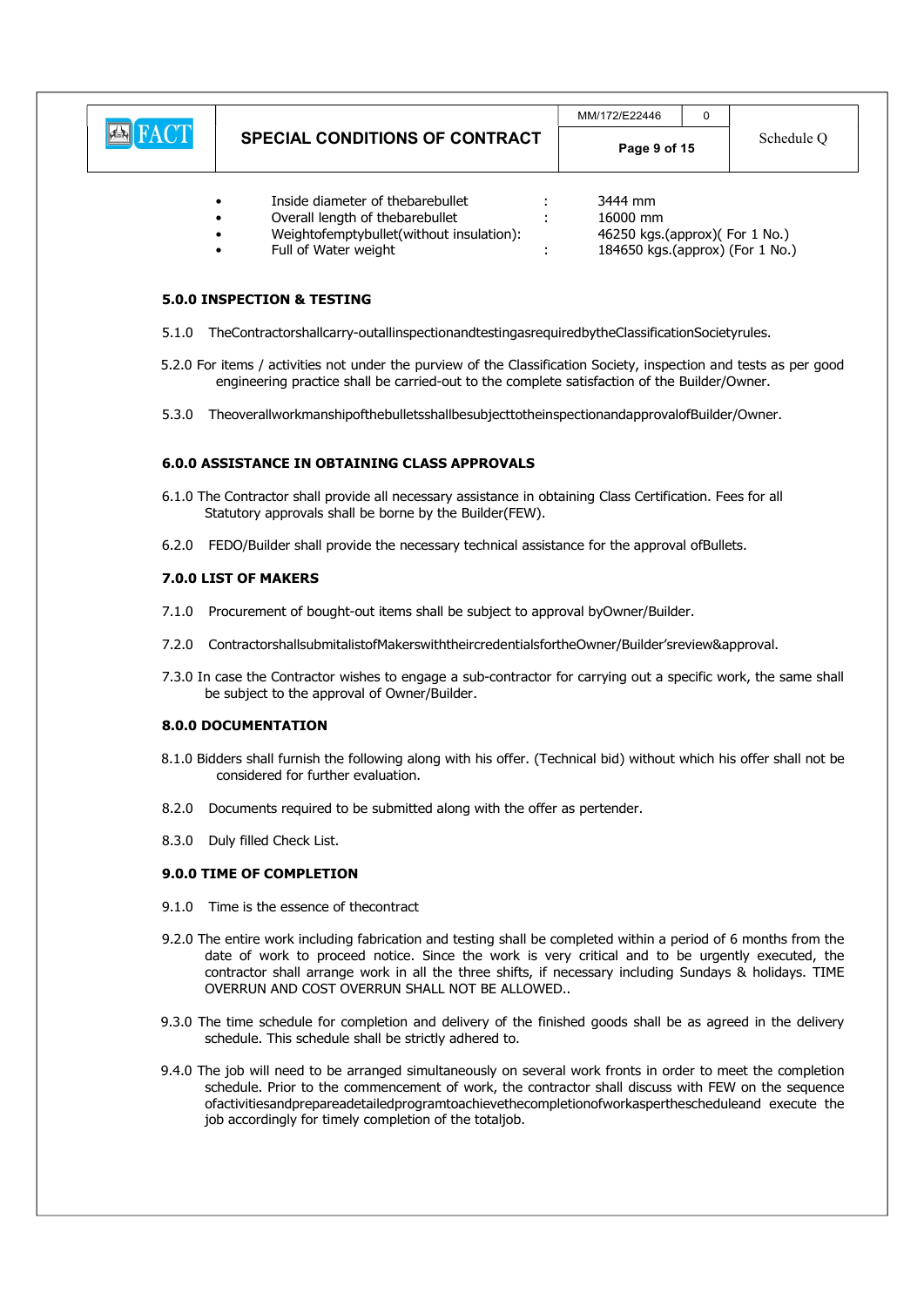

- 9.5.0 In case of delay in completion of thework or if the work is not satisfactory both in the terms of quality and quantity at any stage , FEW reserve its right to terminate the contract and to make alternative arrangements to execute the work at the sole risk and cost of thecontractor.
- 9.6.0 The contractor shall provide detailed schedules (time schedule and resource schedule)and Quality Assurance Plan(QAP) for execution within 7 days from the date of work to proceed notice for review/approval.
- 9.7.0The work shall be carried out in all three shifts and Sundays/holidays, if required. The contractor should makehisownarrangementstoworkduringrainydaysbyprovidingsuitableprotectionforthemenand materials employed for thejob.
- 9.8.0 FACT / FEW reserve the right to offload/terminate the contract if the work is not satisfactory both in terms of quality and quantity, at any stage. FACT / FEW reserve the right to make alternate arrangements at the sole risk and cost of the contractor in case of such failure on the part of the contractor for getting the work done.

#### 10.0.0 SECURITY DEPOSIT

- 10.1.0 Within 15 days of the receipt of the order, the contractor shall remit security deposit of a sum calculated as 10% of the Work order value towards security for due and faithful performance of the Contractor.
- 10.2.0 The Security Deposit shall be remitted as Demand Draft drawn in favor of Fertilisers and Chemicals Travancore Ltd and payable at Udyogamandal, Kerala State, or in the form of an unconditional and irrevocable Bank Guarantee, as per the Format attached.
- 10.3.0 GUARANTEE PERIOD: In the event of any defect being noticed in the quality or workmanship of WORK or any part thereof or any material provided and used by CONTRACTOR in WORK, within a period of twelve (12) months from the date of commissioning of equipment or eighteen (18) months from the date of taking over of the equipment by FACT, whichever expires earlier, or during the execution of WORK, The CONTRACTOR shall, at his own cost, make good the affected WORK promptly. The security deposit shall be retained until the guarantee period with an additional claim period of six months.

#### 11.0.0 GOVERNMENT CLEARANCES, PERMITS AND CERTIFICATES

- 11.1.1 CONTRACTOR shall procure at its expenses, all necessary APPLICABLE PERMITS, certificatesand licenses required by virtue of all APPLICABLE LAWS, regulations, ordinances and other rules in effect at the place where any of WORK is to be performed, and CONTRACTOR shall further hold OWNER/FEDO harmless from liability or penalty which might be imposed by reason of any asserted or established violation of such laws, regulations, ordinances or other rules.
- 11.1.2 CONTRACTOR shall furnish necessary data/specifications/drawings etc. of EQUIPMENT likely to be imported to OWNER for obtaining importlicence / necessary Government Clearances, forthe same immediately on receipt of CONTRACT any way within 1 month of CONTRACT date. CONTRACTOR shall also furnish necessary technical information, data, drawing, etc. as andwhen required to OWNER/FEDO for submission to Government/StatutoryAgencies.
- 11.1.3 CONTRACTOR shall be responsible in getting concessionary customs duty through Project Imports/Deemed Exports etc. If concessionary customs duty is availed, the benefit shall be passed on to FACT. Import documents shall also befurnished.

#### 12.0.0 CHANGES IN WORK/CHANGE ORDER

- 12.1.0 OWNER/FEDO shall have the right to request in writing changes in WORK within the scope of CONTRACT. When the request for a change in WORK by OWNER/FEDO has been agreed and complied by CONTRACTOR, CONTRACTOR's obligations under CONTRACT shall remain unaffected unless otherwise agreed.
- 12.2.0 On each request for a CHANGE IN WORK, CONTRACTOR shall promptlyinform OWNERin writing whether this request will fall within the provision of CONTRACT. If this request doesnotfallundertheprovisionofCONTRACTandCONTRACTORhastoincuradditionalexpenses,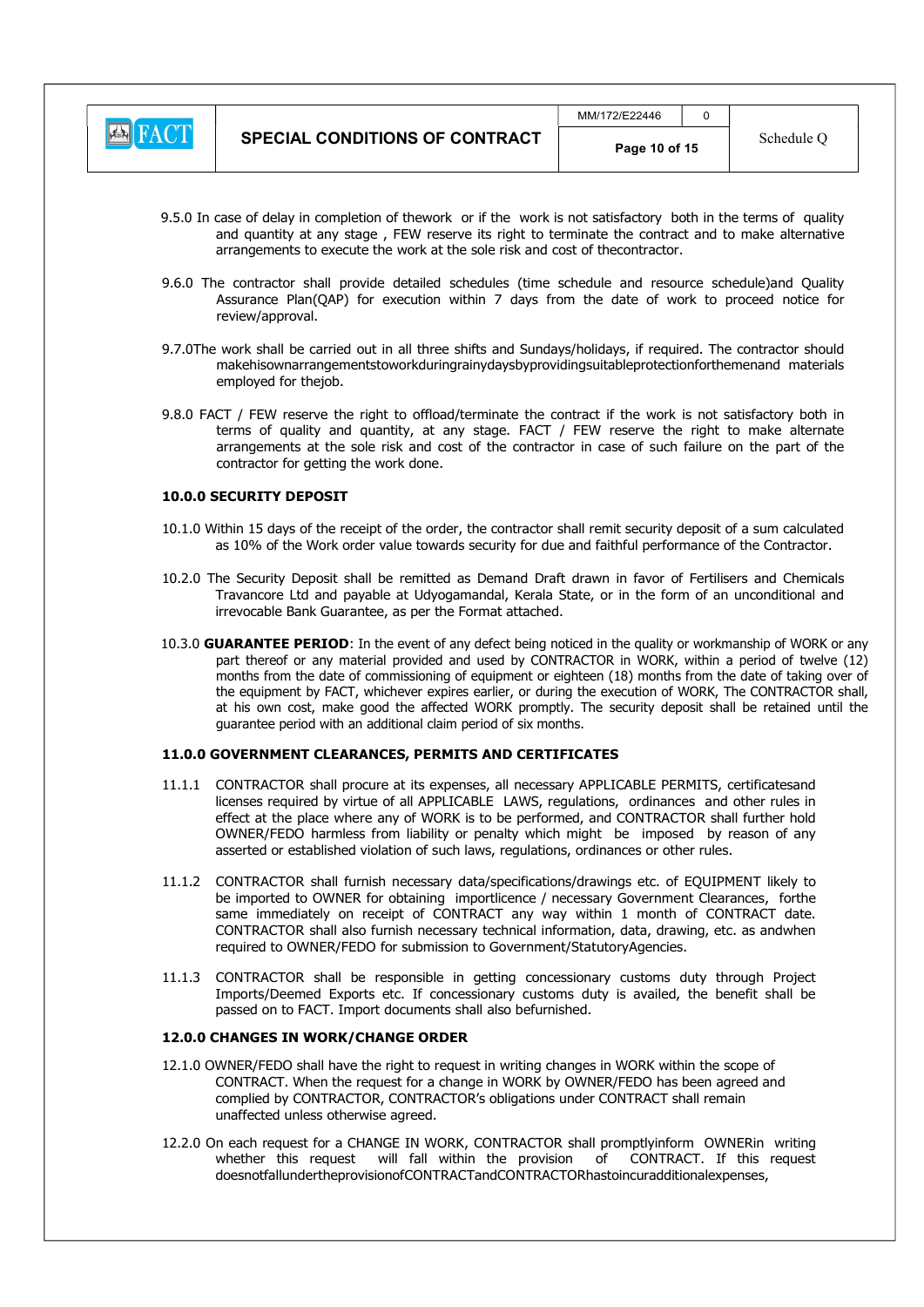

then CONTRACTOR shall promptly submit a cost estimates, and terms of payment for makingthe requested change in WORK together with the details of any variation required to be made to any of CONTRACTOR's or OWNER's obligations and/orguarantees.

- 12.3.0 If in CONTRACTOR's opinion fulfilment of any of its obligations under CONTRACT would be jeopardised by a CHANGE IN WORK requested by OWNER, then CONTRACTOR shall explain in writing to OWNER the reasons for not accepting these changes within thirty (30) days of receipt of OWNER's writtenrequest.
- 12.4.0 OWNER and CONTRACTOR shall agree upon the basis and terms of the CHANGE IN WORK in writing.
- 12.5.0 It is understood that no change shall become effective and no change will alter the scope of WORK until all of the matters referred to in this Clause 12 have been mutually agreed upon in writing by OWNER andCONTRACTOR.
- 12.6.0 It is agreed by both parties that the following changes shall not be considered a CHANGE IN WORK in the meaning in thisClause:
	- a) Minor changes requested by OWNER/FEDO and accepted by CONTRACTOR whichdo not involve any substantial additional cost or man-hour effort, and have no effect on contractual completion period,and/or
	- b) Changes in CONTRACTOR's WORK required on account of CONTRACTOR not having included any item of EQUIPMENT or WORK which, in the opinion of OWNER / CONTRACTORisnecessaryforthenormal,safeandcontinuousoperationofPLANT.
	- C) Any change necessitated due to requirements of prevalent laws in India.

#### 13.0.0 MODE OF CONTRACTING

- 13.1.0 Notwithstanding anything stated elsewhere in the CONTRACT documents, the CONTRACT is with single source responsibility.
- 13.2.0 The CONTRACT shall be in all respect being construed and governed in accordance with the Indian laws.

#### 14.0.0 TERMS OF PAYMENT

- 14.1.0 100 % payment will be released on completion of all works and issue of Inspection Release Note (IRN) / Product Release Note by TPIA and against site receipt of the material at FEW or other site as per instruction.
- 14.2.0 The Payment for saddle supports shall be made based on the theoretical weight as per the approved drawing issued for fabrication.
- 14.3.0 Payments will be made after deduction on followingaccounts/TDS:
	- a) Income tax / GST at prevailingrate.
	- b) Any other amount due from contractor toowner.

#### 15.0.0 MOBILISATION ADVANCE

#### 15.1.0 No mobilisation advance will be paid.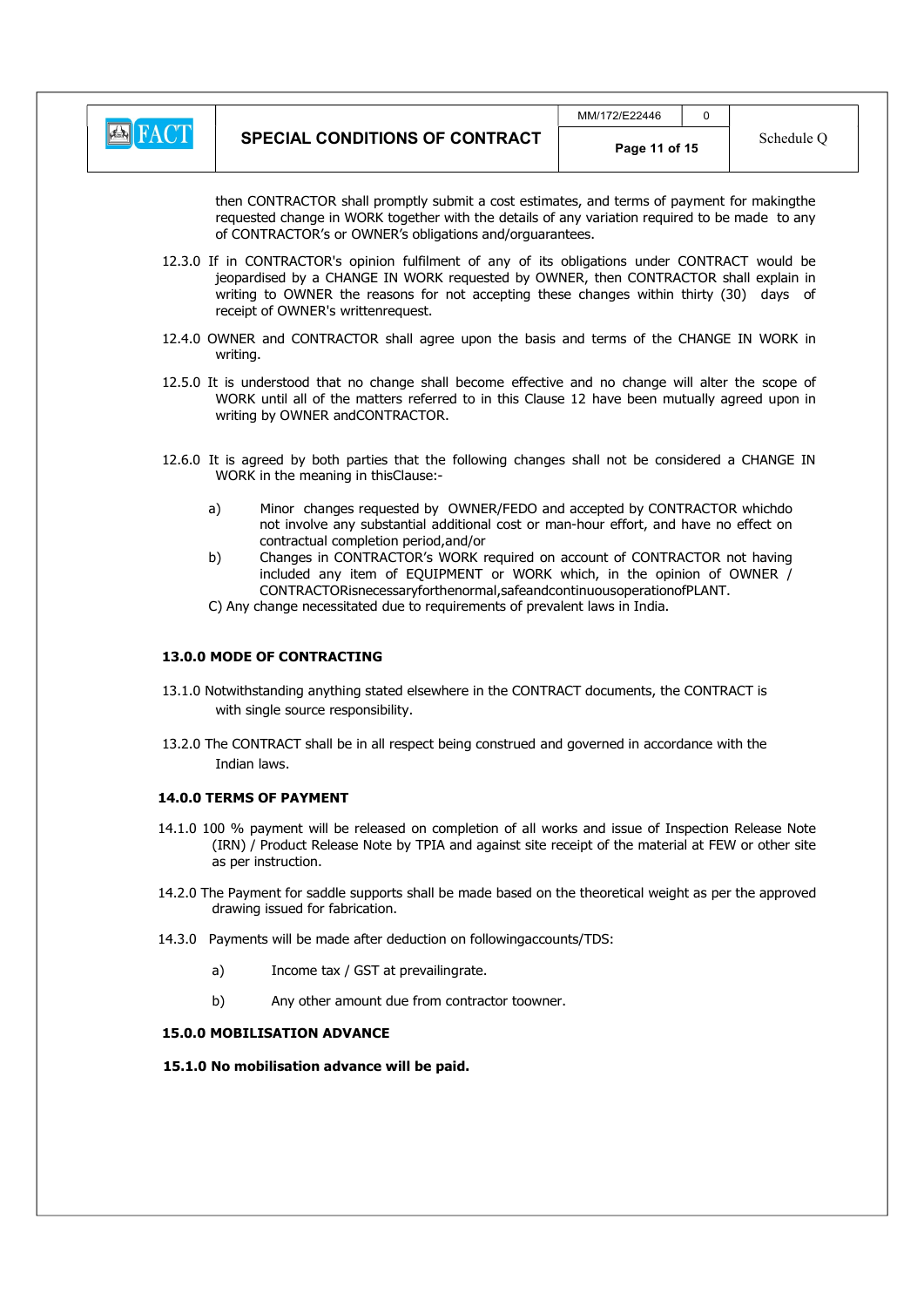

#### 16.0.0 BILLING SCHEDULE

16.1.0 NOT APPLICABLE.

#### 17.0.0 LIABILITY FORDEFECTS

If at any time before the FINAL ACCEPTANCE or during the DEFECTS LIABILITY PERIOD stated below, the PROJECT MANAGER:

- (a) Decides that any matter is a DEFECT;and
	- (b) as soon as reasonably practicable gives to the CONTRACTOR notice of the particulars of the DEFECT. The CONTRACTOR shall as soonas reasonably predictable time make good the DEFECTS so notified and the OWNER shall so far as may be necessary place the AMMONIA BULLETS at the CONTRACTOR's disposal for this purpose. The CONTRACTOR shall, if so required by the PROJECT MANAGER, submit his proposals for making good any DEFECT to the PROJECT MANAGER forhisapproval.
- 17.1.0Subject to clauses 17.5.0, the DEFECTS LIABILITY PERIOD shall be a period of twelve (12) months from the date of commissioning of ammonia bullets or eighteen (18) months from the date of taking over of the equipment by FACT, whichever expires earlier.
- 17.2.0 If any DEFECT arises from any breach or otherwise of the contract terms, the CONTRACTOR shall bear his own cost of making good the DEFECT. In the case of any other matter made good by the CONTRACTOR, the work done by the CONTRACTOR shall be the subject of CHANGE ORDER.
- 17.3.0CONTRACTOR shall be available to carry out further test(s)(like hydrotesting,NDT etc..) on the repaired/replaced item during the DEFECT LIABILITY PERIOD having the sole purpose to verify that said item is capable of working in compliance with contractual requirements.

If DEFECT is made good after the issue of a FINAL ACCEPTANCE CERTIFICATE the PROJECT MANAGER may require the CONTRACTOR to repeat any appropriate test(like hydrotesting,NDT etc..) for the purpose of establishing that the DEFECT has been made good.The CONTRACTORshall be responsible for the cost of any repeat inspection or test in the eventof an inspection or testfailure.

- 17.4.0 If in the course of making good any DEFECT which arises during the DEFECTS LIABILITIES PERIOD and CONTRACTOR repairs, replaces or renew any part of the Ammonia Bullets, this Clause 17 shall apply to the repair or to that part of the AMMONIA BULLETSso replaced or renewed and shall further apply until the expiry of a period of 12 months from the date of such repair, replacement or renewal (the extended DEFECTS LIABILITYPERIOD).
- 17.5.0 If the CONTRACTOR does not make good any DEFECT, within a reasonable time, as assessed by owner / consultant, which he is liable to make good under Sub-Clause 17.1.0 thentheOWNER/FEDOmay,inadditiontoanyotherremediesorreliefavailabletohim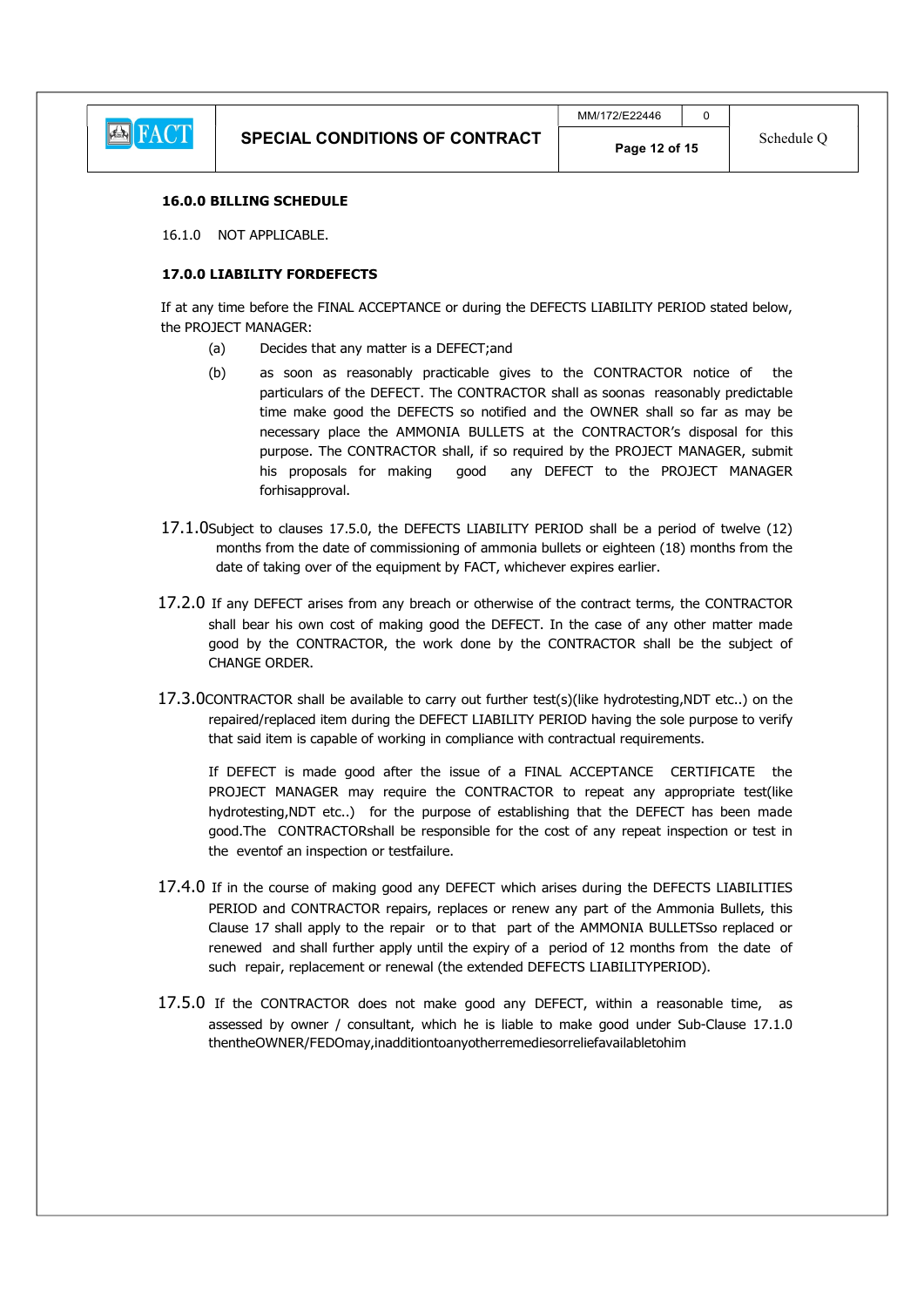

underthe CONTRACT, proceed to do the work, provided that the OWNER/FEDO gives atleast fourteen DAYS notice of hisintention.

17.6.0 If the OWNER reasonably requires that any DEFECT notified to the CONTRACTOR underSubclause 17.1.0 which arises during the DEFECT LIABILITY PERIOD be made good urgently and the CONTRACTOR is unable or refuses to comply within a reasonable time, the OWNER may, in addition to any other remedies or relief available to him under the CONTRACT, proceed to do the work in such a manner as the PROJECT MANAGER may decide, including the employment of a thirdparty.

- 17.7.0 If the OWNER has made good a DEFECT in accordance with Sub-clause 17.5.0 or 17.6.0, the CONTRACTOR shall reimburse the OWNER his reasonable cost of so doing provided that the OWNER gives a notice to the CONTRACTOR of his intention and submits a claim supported by DOCUMENTS. The PROJECT MANAGER and the CONTRACTOR may agree the amount to be paid by the CONTRACTOR, or in the absence of agreement the PROJECT MANAGER shall decide such amount as may be reasonable. Suchamount shall be:
	- a) DeductedfromanymoneythatwouldotherwisebepayableundertheCONTRACT;or
	- b) paid by the CONTRACTOR to theOWNER
- 17.8.0 If the Bullets cannot be used because of a DEFECT to which this Clause 17 applies, the DEFECTS LIABILITY PERIOD, or if applicable the extended DEFECTS LIABILITY PERIOD, shallbeextendedbyaperiodequaltotheperiodduringwhichitcannotbeused.

#### 18.0.0 PRICE REDUCTION FOR DELAY

- 18.1.0 Time is the essence ofcontract.
- 18.1.1 Article 31.2 of GCC is notapplicable.
- 18.1.2 Price Reduction for Delay will become applicable for the WORK beyond the scheduled time of completion. CONTRACTOR will have to pay to the OWNER by way of price reduction for delay and not as penalty, an amount equal to ½% of the total contracted price of the work order for each week OR part thereof of such delay in work completion subject to a maximum of 10 % of suchprice.

#### 19.0.0 GOVERNMENT OF INDIA NOT LIABLE

It is expressly understood and agreed by and between the CONTRACTOR and the OWNER thatthe OWNER is entering to this agreement solely on its own behalf and not on behalf of any other person or entity. In particular, it is expressly understood and agreed that the Government of India is not a party to this agreement and has no liabilities, obligations orrights there under. It is expressly understood and agreed that the OWNER is an independent legal entity with power and authority to enter into contracts, solely on its own behalf underthe applicable Laws of India and General Principles of Contract. The CONTRACTOR expressly agrees, acknowledges and understands that the OWNER is not an agent, representative or delegate of Government of India. It is further understood and agreed that the Government of India is not liable for any acts, omissions, commissions, breaches or other wrongs arisingout of the CONTRACT. Accordingly, CONTRACTOR hereby expressly waives, releasesand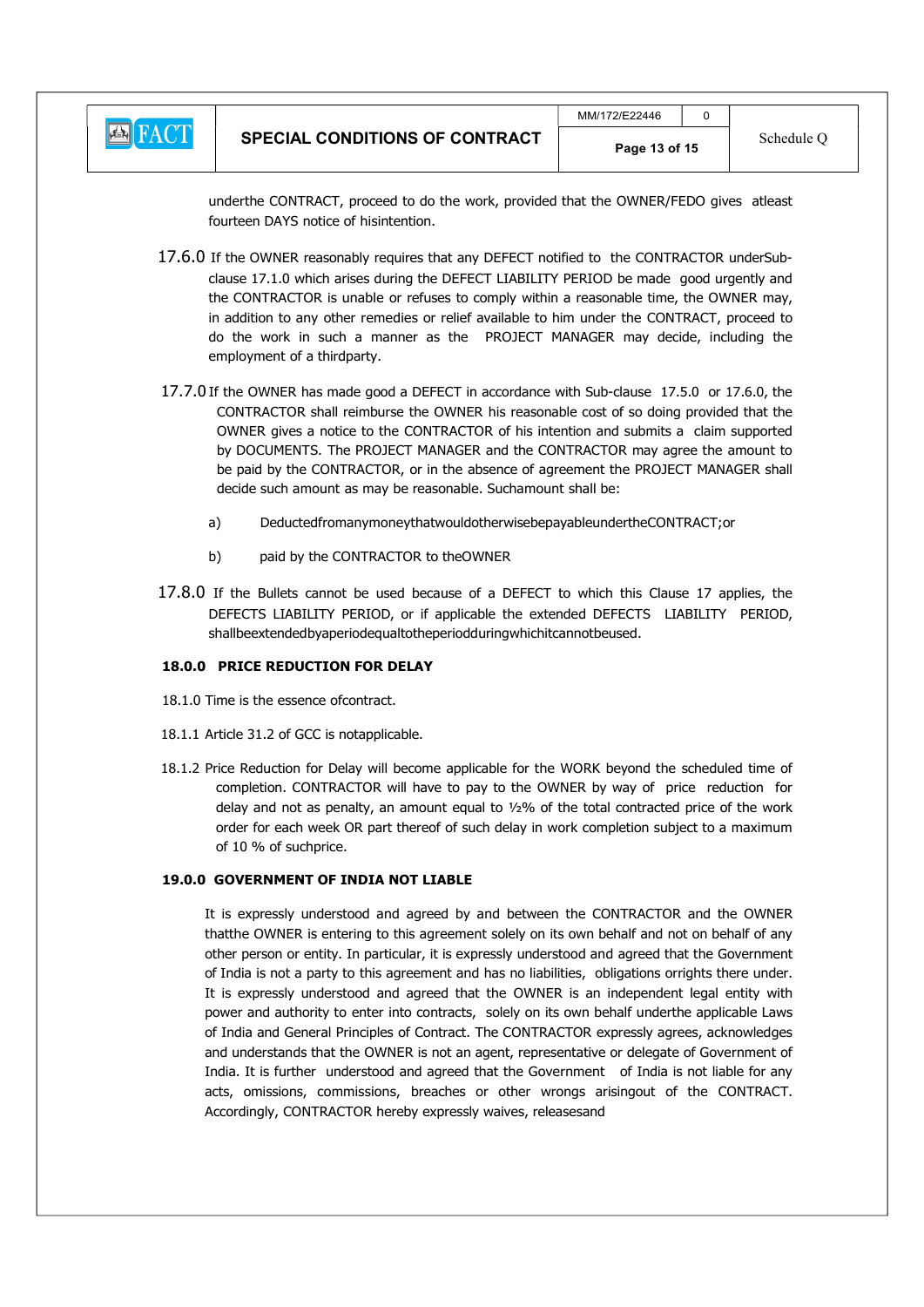

forgoes any and all actions or claims, including cross claims or counter claims against the Government of India arising out of this CONTRACT and covenants not to sue the Government of India on any matter, claim and cause of action or thing whatsoever arising ofor under thisCONTRACT.

#### 20.0.0 SETTLEMENT OF DISPUTES AND ARBITRATION

20.1.0 If the Contractor is not a Central Public Sector Enterprise/Central Government Department:

If any dispute arises out of or relating to or in connection with this CONTRACT, between the CONTRACTOR and the OWNER/FACT, the same shall be amicably settled through mutual discussions, failing which, the unresolved dispute(s) shall be referred to arbitration in accordance with the provisions of the Arbitration and Conciliation Act, 1996, as amendedfrom time to time. The number of Arbitrator shall be one. The venue of theArbitration shall be at Ernakulam and the proceedings shall be inENGLISH.

20.2.0 If the CONTRACTOR is a Central PublicSector Enterprise(CPSE/CPSU) or Central GovernmentDepartment:

In the event of any dispute or difference relating to the interpretation and application of the provisions of this contract(s) between Central PublicEnterprises (CPSEs)/Port Trusts interse and also between CPSEs and government departments / Organizations (excluding disputes concerning Railways, Income Tax, Customs & Excise Departments), such dispute/ difference shall be taken up by either Party for resolution through AMRCD as mentioned in DPE OM No. 4(1)2013-DPE(GM)/FTS-1835 dated22.05.2018."

20.3.0 Any legal proceedings relating to or in connection with this CONTRACT shall be limited to the exclusive jurisdiction of the High Court of Kerala.

#### 21.0.0 CONCESSIONAL RATE OF CUSTOMS DUTY:- (APPLY IN THE CASE OF IMPORT)

21.1.0 Being a project for setting up of a new fertilizer plant, owner is entitled to Customs Duty Concession at 5% as per Notification issued by Department of Revenue, Ministry of Finance, in exercise of powers conferred by Sub Section 1, Section 25 of the Customs Act 1962 and subsection 12 of section 3 of Customs Tariff Act 1975. It is the responsibility ofthe contractor to make necessary arrangement, support, assistance to avail the said Customs Duty concession and pass the benefit to the owner in all imported goods / items on which the said benefit isavailable.

It is the responsibility of the contractor to get all the applicable benefits of deemed export available to the project, as per prevailing Foreign Trade Policy. The contractor shall submitthe details of benefits considered in the bid and also inform the details of documents to be submitted by the owner for availing all these benefits to theproject.

21.2.0 IMPORTANT: Before Price bid opening, the Bidders shall be required to give PRICE BREAK UP IN % OF TOTALPRICE FOR the SUPPLY of IMPORTED MATERIALS in the following format ( IFAPPLICABLE).

Details of each imported materials required for incorporation to set Ammonia Storage TankandassociatedFacilitiescompleteinallrespectsincludingSparesshallbefurnished